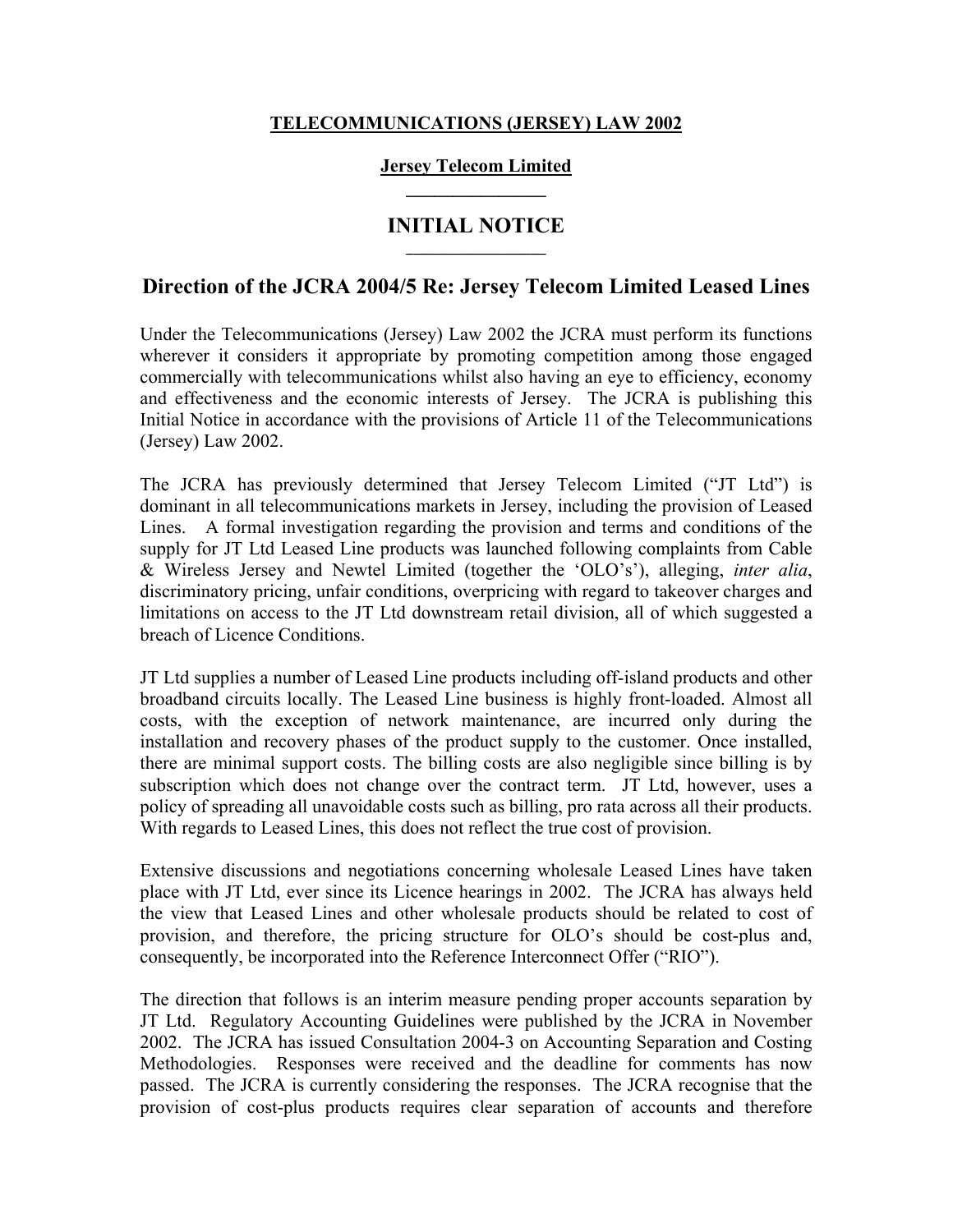believes that a product based on a retail-minus cost would be a logical introductory solution until further accounting separation is developed. The JCRA has chosen to set a discount figure based on international comparators and has determined that the appropriate rate of discount shall be 20%.

OLO's have complained that JT Ltd is not offering its full range of products as is required by their Licence and their current wholesale offer is restricted only to on-island products. The JT Ltd Licence Condition 28.2 requires that JT Ltd offers Leased Lines to OLO's on the same terms as its own business divisions. The Board of the JCRA has determined that by not offering to OLO's the same range of leased line products as is offered to their own business divisions and other companies in the JT Group, that JT Ltd is in breach of its Licence Condition 28.2.

The pricing structure adopted by JT Ltd is a primary concern. By restricting the available products and further by attempting to raise the cost of these products to OLO's while reducing the cost of products which JT Ltd is not currently offering as wholesale leased lines, JT Ltd is deemed to be distorting the Leased Line market in favour of its own retail arm. The JCRA Board, has therefore, determined that JT Ltd is in breach of its Licence Conditions 31 and 34.

The Direction 2004-5 that follows, directs JT Ltd with regards to the provision of Leased Line circuits to OLO's, pertaining to their Licence Conditions 28, 31, and 34.

Copies of the Decision Papers, Direction and this Notice are available for inspection at the offices of the JCRA at  $6<sup>th</sup>$  Floor, Union House, Union Street, St Helier, Jersey JE2 3RF, between the hours of 9.00 am and 5.00 pm Monday to Friday. These documents may also be downloaded from the JCRA web site www.jcra.je.

Written representations or objections to the exercise of this specified regulatory function shall be made by letter marked for the attention of the Executive Director, JCRA and delivered to 6<sup>th</sup> Floor, Union House, Union Street, St Helier, Jersey, JE2 3RF on or before 31 August 2004.

20 July 2004 *By Order of the Board of the JCRA*